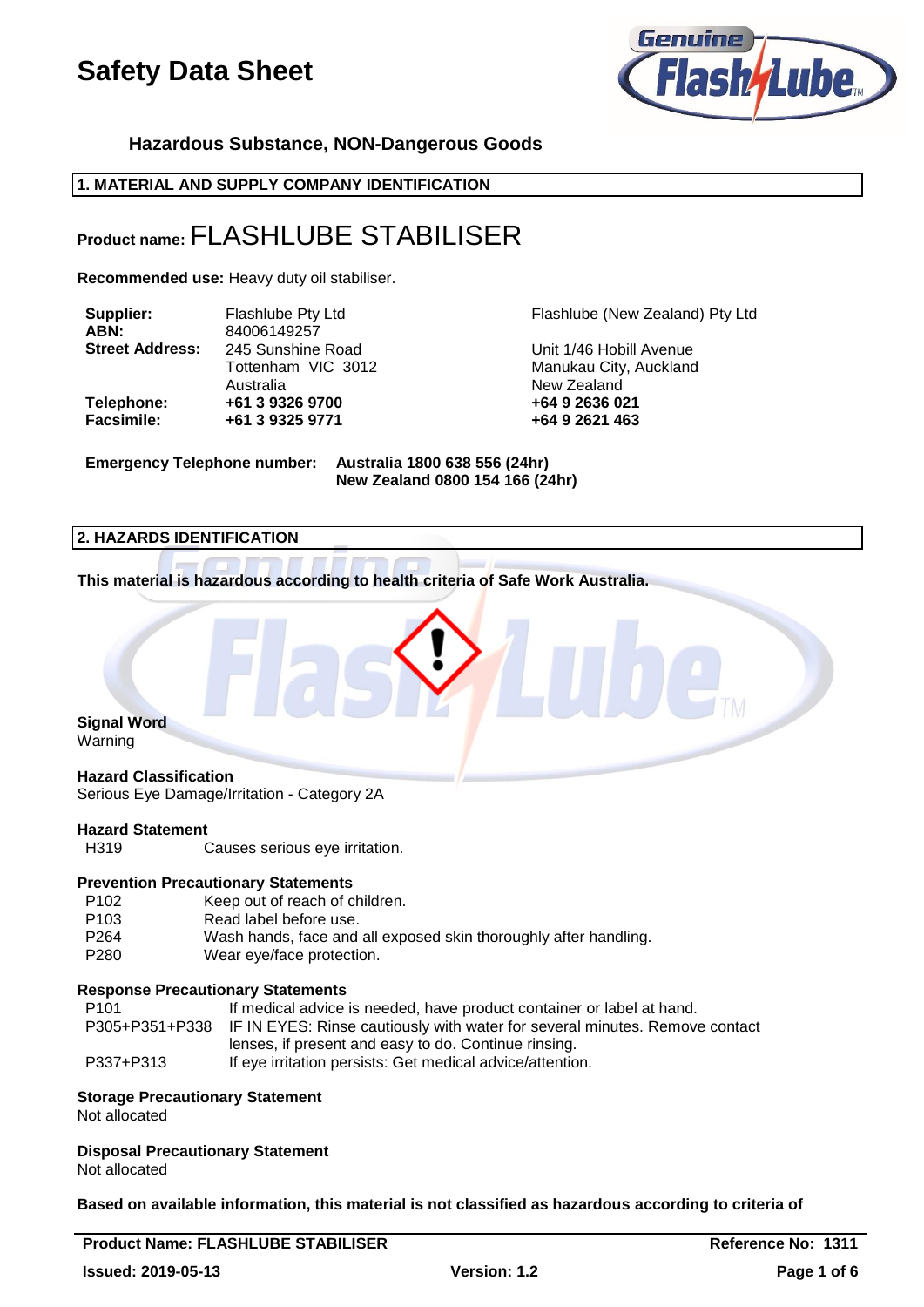**NOHSC.**

**Poison Schedule:** Not Applicable

### **DANGEROUS GOOD CLASSIFICATION**

Not classified as Dangerous Goods by the criteria of the "Australian Code for the Transport of Dangerous Goods by Road & Rail" and the "New Zealand NZS5433: Transport of Dangerous Goods on Land".

| 3. COMPOSITION INFORMATION                                                                                                |        |                          |
|---------------------------------------------------------------------------------------------------------------------------|--------|--------------------------|
| <b>CHEMICAL ENTITY</b>                                                                                                    | CAS NO | <b>PROPORTION</b>        |
| Phosphorodithioic acid, mixed O,O-bis(iso-Bu and pentyl) esters, zinc salts<br>Ingredients determined to be non-hazardous |        | $10\%$<br><b>Balance</b> |

### **4. FIRST AID MEASURES**

If poisoning occurs, contact a doctor or Poisons Information Centre (Phone Australia 131 126, New Zealand 0800 764 766).

**Inhalation:** Remove victim from exposure - avoid becoming a casualty. Remove contaminated clothing and loosen remaining clothing. Allow patient to assume most comfortable position and keep warm. Keep at rest until fully recovered. Seek medical advice if effects persist.

**Skin Contact:** If skin or hair contact occurs, remove contaminated clothing and flush skin and hair with running water. If swelling, redness, blistering or irritation occurs seek medical assistance.

**Eye contact:** If in eyes, hold eyelids apart and flush the eyes continuously with running water. Continue flushing until advised to stop by the Poisons Information Centre or a Doctor; or for at least 15 minutes and transport to Doctor or Hospital.

**Ingestion:** Rinse mouth with water. If swallowed, do NOT induce vomiting. Give a glass of water to drink. Never give anything by the mouth to an unconscious patient. If vomiting occurs give further water. Seek medical advice.

**Notes to physician:** Treat symptomatically.

#### **5. FIRE FIGHTING MEASURES**

**Hazchem Code:** Not applicable.

**Suitable extinguishing media:** If material is involved in a fire use water fog (or if unavailable fine water spray), alcohol resistant foam, standard foam, dry agent (carbon dioxide, dry chemical powder).

**Specific hazards:** Combustible material.

**Fire fighting further advice:** On burning or decomposing may emit toxic fumes. Fire fighters to wear selfcontained breathing apparatus and suitable protective clothing if risk of exposure to vapour or products of combustion or decomposition.

#### **6. ACCIDENTAL RELEASE MEASURES**

#### **SMALL SPILLS**

Wear protective equipment to prevent skin and eye contamination. Avoid inhalation of vapours or dust. Wipe up with absorbent (clean rag or paper towels). Collect and seal in properly labelled containers or drums for disposal.

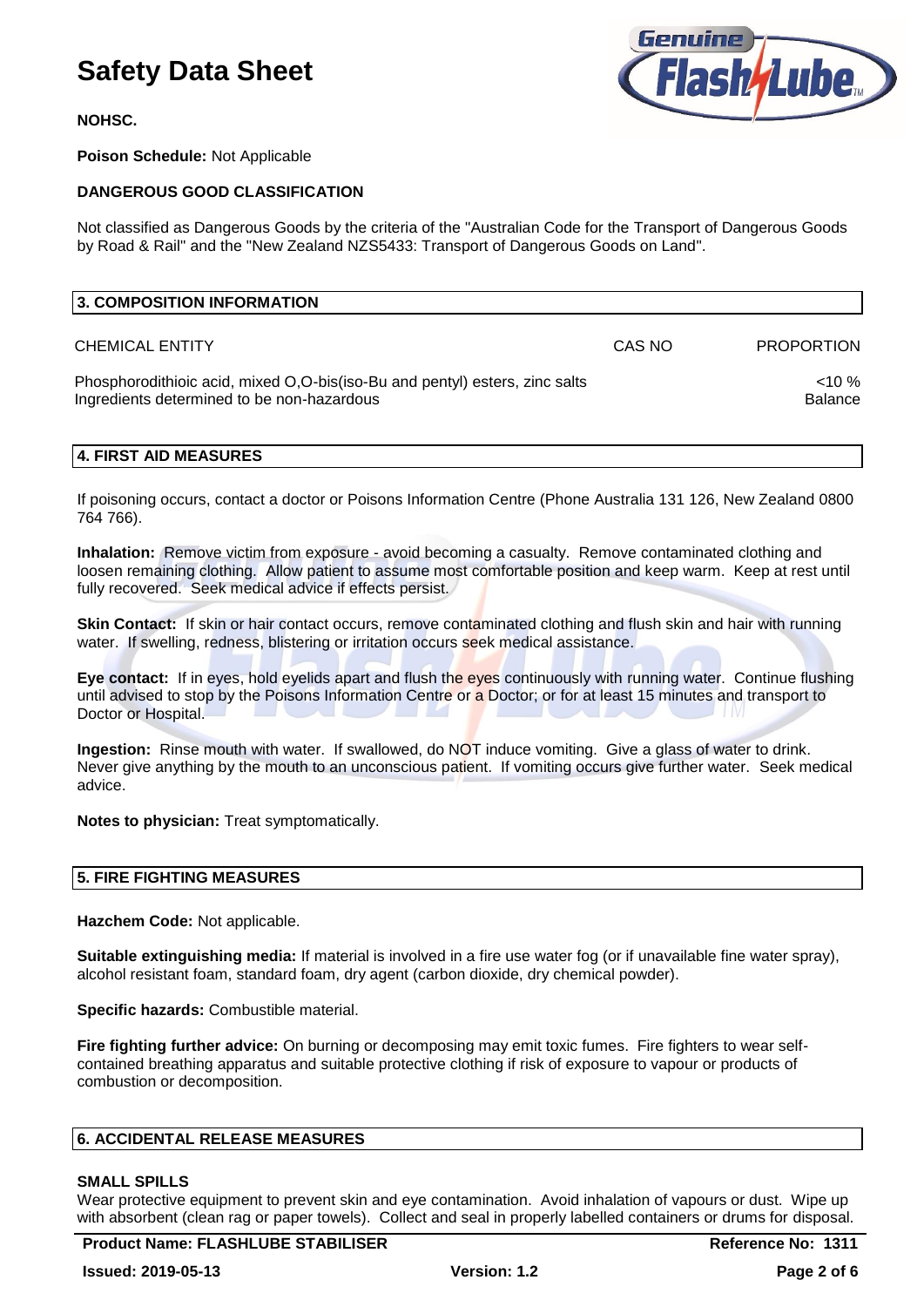

### **LARGE SPILLS**

Clear area of all unprotected personnel. Slippery when spilt. Avoid accidents, clean up immediately. Wear protective equipment to prevent skin and eye contamination and the inhalation of vapours. Work up wind or increase ventilation. Contain - prevent run off into drains and waterways. Use absorbent (soil, sand or other inert material). Collect and seal in properly labelled containers or drums for disposal. If contamination of crops, sewers or waterways has occurred advise local emergency services.

#### **Dangerous Goods – Initial Emergency Response Guide No:** Not applicable

#### **7. HANDLING AND STORAGE**

**Handling:** Avoid eye contact and repeated or prolonged skin contact. Avoid inhalation of vapour, mist or aerosols.

**Storage:** Store in a cool, dry, well-ventilated place and out of direct sunlight. Store away from foodstuffs. Store away from incompatible materials described in Section 10. Store away from sources of heat and/or ignition. Keep container standing upright. Keep containers closed when not in use - check regularly for leaks.

### **8. EXPOSURE CONTROLS / PERSONAL PROTECTION**

**National occupational exposure limits:** No value assigned for this specific material by Safe Work Australia.

**Biological Limit Values:** As per the "National Model Regulations for the Control of Workplace Hazardous Substances (Safe Work Australia)" the ingredients in this material do not have a Biological Limit Allocated.

**National occupational exposure limits:** Natural ventilation should be adequate under normal use conditions..

### **Personal Protection Equipment:** SAFETY SHOES, OVERALLS, GLOVES, SAFETY GLASSES.

Wear safety shoes, overalls, gloves, safety glasses. Available information suggests that gloves made from nitrile rubber, neoprene should be suitable for intermittent contact. However, due to variations in glove construction and local conditions, the user should make a final assessment. Always wash hands before smoking, eating, drinking or using the toilet. Wash contaminated clothing and other protective equipment before storing or re-using.

**Hygiene measures:** Keep away from food, drink and animal feeding stuffs. When using do not eat, drink or smoke. Wash hands prior to eating, drinking or smoking. Avoid contact with clothing. Avoid eye contact and repeated or prolonged skin contact. Avoid inhalation of vapour, mist or aerosols. Ensure that eyewash stations and safety showers are close to the workstation location.

### **9. PHYSICAL AND CHEMICAL PROPERTIES**

| Form:   | Liquid         |
|---------|----------------|
| Colour: | <b>Brown</b>   |
| Odour:  | Characteristic |

**Solubility in water:** Insoluble **Density:** 0.89 g/cm3 @ 15°C (typical) **Relative Vapour Density (air=1):** N Av **Vapour Pressure (20 °C):**<br>
Flash Point (°C):<br>
Pash Point (°C): **Flash Point (°C): Flammability Limits (%):** N Av **Pour Point/Range (°C):** N Av **Boiling Point/Range (°C):** N Av **pH:** N App **Viscosity:** 2200 mm2/s @ 40°C (typical) **Total VOC (g/Litre):** N Av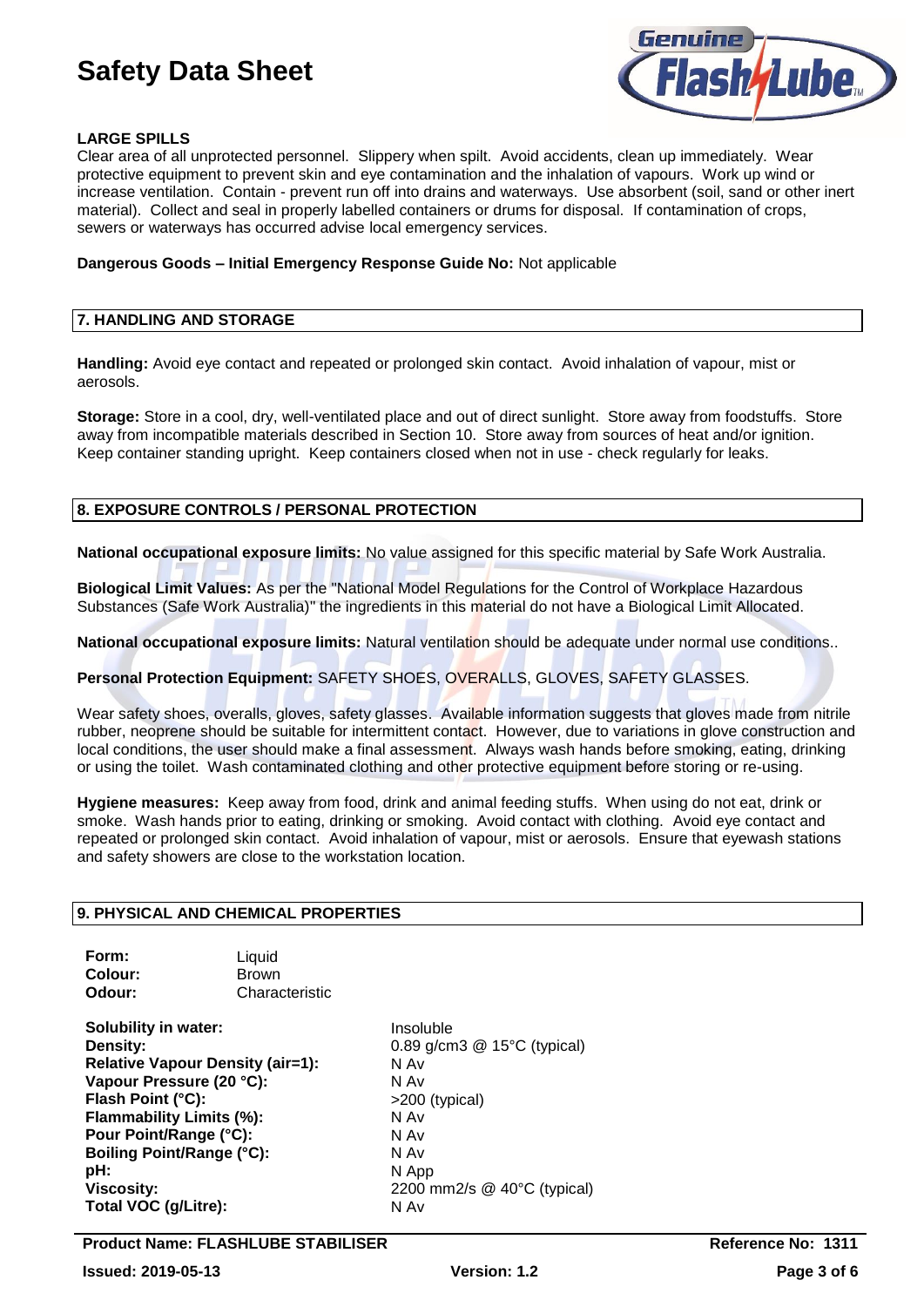

(Typical values only - consult specification sheet)  $N Av = Not available, N App = Not applicable$ 

## **10. STABILITY AND REACTIVITY**

**Chemical stability:** This material is thermally stable when stored and used as directed.

**Conditions to avoid:** Elevated temperatures and sources of ignition.

**Incompatible materials:** Oxidising agents.

**Hazardous decomposition products:** Oxides of carbon and nitrogen, smoke and other toxic fumes.

**Hazardous reactions:** No known hazardous reactions.

### **11. TOXICOLOGICAL INFORMATION**

No adverse health effects expected if the product is handled in accordance with this Safety Data Sheet and the product label. Symptoms or effects that may arise if the product is mishandled and overexposure occurs are:

#### **Acute Effects**

**Inhalation:** Material may be an irritant to mucous membranes and respiratory tract.

**Skin contact:** Contact with skin may result in irritation.

**Ingestion:** Swallowing can result in nausea, vomiting and irritation of the gastrointestinal tract.

**Eye contact:** An eye irritant.

**Acute toxicity**

**Inhalation:** This material has been classified as non-hazardous. Acute toxicity estimate (based on ingredients): >20 mg/L

**Skin contact:** This material has been classified as non-hazardous. Acute toxicity estimate (based on ingredients): >2,000 mg/Kg

**Ingestion:** This material has been classified as non-hazardous. Acute toxicity estimate (based on ingredients): >2,000 mg/Kg

**Corrosion/Irritancy:** Eye: this material has been classified as a Category 2A Hazard (reversible effects to eyes). Skin: this material has been classified as not corrosive or irritating to skin.

**Sensitisation:** Inhalation: this material has been classified as not a respiratory sensitiser. Skin: this material has been classified as not a skin sensitiser.

**Aspiration hazard:** This material has been classified as non-hazardous.

**Specific target organ toxicity (single exposure):** This material has been classified as non-hazardous.

#### **Chronic Toxicity**

**Mutagenicity:** This material has been classified as non-hazardous.

**Carcinogenicity:** This material has been classified as non-hazardous.

**Reproductive toxicity (including via lactation):** This material has been classified as non-hazardous.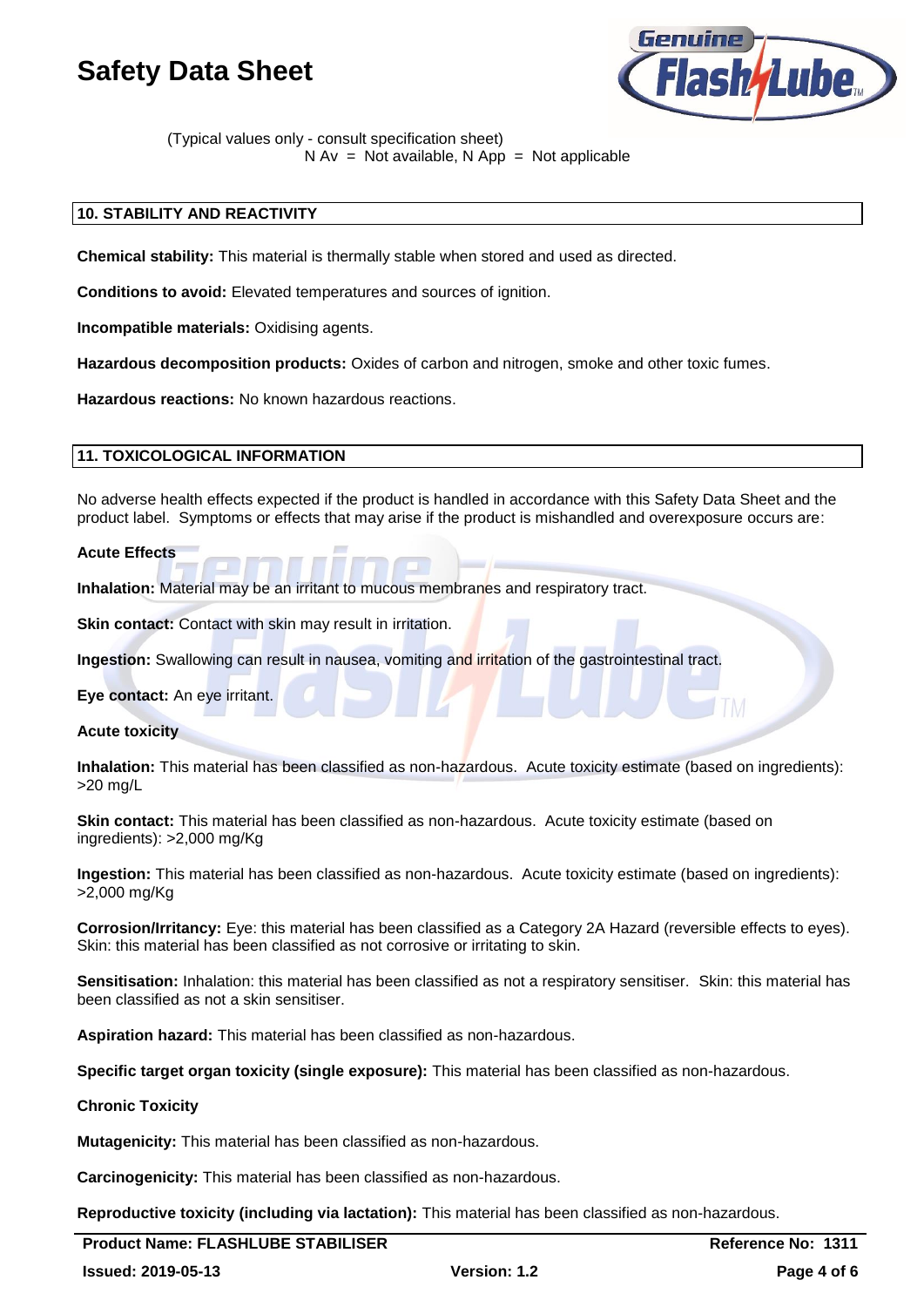

**Specific target organ toxicity (repeat exposure):** This material has been classified as non-hazardous.

### **12. ECOLOGICAL INFORMATION**

Avoid contaminating waterways.

**Acute aquatic hazard:** This material has been classified as non-hazardous. Acute toxicity estimate (based on ingredients): >100 mg/L

**Long-term aquatic hazard:** This material has been classified as non-hazardous. Non-rapidly or rapidly degradable substance for which there are adequate chronic toxicity data available OR in the absence of chronic toxicity data, Acute toxicity estimate (based on ingredients): >100 mg/L, where the substance is not rapidly degradable and/or BCF  $<$  500 and/or log K<sub>ow</sub>  $<$  4.

**Ecotoxicity:** No information available.

**Persistence and degradability:** No information available.

**Bioaccumulative potential:** No information available.

**Mobility:** No information available.

## **13. DISPOSAL CONSIDERATIONS**

Persons conducting disposal, recycling or reclamation activities should ensure that appropriate personal protection equipment is used, see "Section 8. Exposure Controls and Personal Protection" of this SDS.

If possible material and its container should be recycled. If material or container cannot be recycled, dispose in accordance with local, regional, national and international Regulations.

## **14. TRANSPORT INFORMATION**

#### **ROAD AND RAIL TRANSPORT**

Not classified as Dangerous Goods by the criteria of the "Australian Code for the Transport of Dangerous Goods by Road & Rail" and the "New Zealand NZS5433: Transport of Dangerous Goods on Land".

#### **MARINE TRANSPORT**

Not classified as Dangerous Goods by the criteria of the International Maritime Dangerous Goods Code (IMDG Code) for transport by sea.

### **AIR TRANSPORT**

Not classified as Dangerous Goods by the criteria of the International Air Transport Association (IATA) Dangerous Goods Regulations for transport by air.

#### **15. REGULATORY INFORMATION**

### **This material/constituent(s) is covered by the following requirements:**

• All components of this product are listed on or exempt from the Australian Inventory of Chemical Substances (AICS).

• All components of this product are listed on or exempt from the New Zealand Inventory of Chemical (NZIoC).

**HSNO Group Standard:** HSR002606 - Lubricants, Lubricant Additives, Coolants and Anti-freeze Agents (Subsidiary Hazard) Group Standard 2006